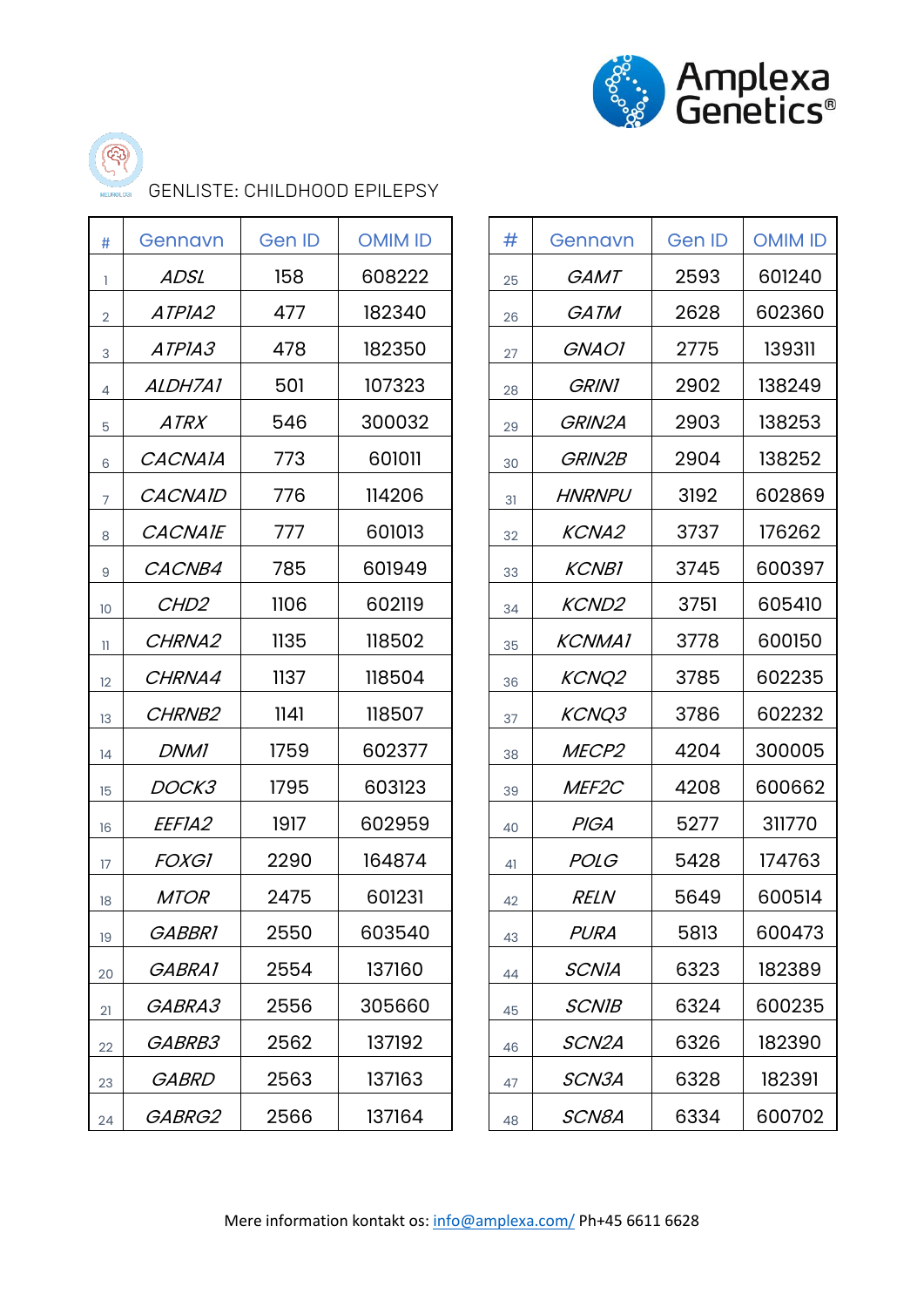



GENLISTE: CHILDHOOD EPILEPSY

| $\#$ | Gennavn             | <b>Gen ID</b> | <b>OMIM ID</b> | #  | Gennavn        | <b>Gen ID</b> | <b>OMIM ID</b> |
|------|---------------------|---------------|----------------|----|----------------|---------------|----------------|
| 49   | ST3GAL3             | 6487          | 606494         | 73 | NPRL2          | 10641         | 607072         |
| 50   | SLCIA2              | 6506          | 600300         | 74 | WDR45          | 11152         | 300526         |
| 51   | SLC2A1              | 6513          | 138140         | 75 | <b>PNKP</b>    | 11284         | 605610         |
| 52   | SLC6A1              | 6529          | 137165         | 76 | CNKSR2         | 22866         | 300724         |
| 53   | SLC6A8              | 6535          | 300036         | 77 | IQSEC2         | 23096         | 300522         |
| 54   | SMARCA2             | 6595          | 600014         | 78 | <b>ARHGEF9</b> | 23229         | 300429         |
| 55   | <b>SPTANI</b>       | 6709          | 182810         | 79 | <b>PLCB1</b>   | 23236         | 607120         |
| 56   | CDKL5               | 6792          | 300203         | 80 | CUX2           | 23316         | 610648         |
| 57   | <b>STXBPI</b>       | 6812          | 602926         | 81 | <b>SLC35A3</b> | 23443         | 605632         |
| 58   | SYT1                | 6857          | 185605         | 82 | <b>PIGN</b>    | 23556         | 606097         |
| 59   | TCF4                | 6925          | 602272         | 83 | <b>KCNH5</b>   | 27133         | 605716         |
| 60   | UBE3A               | 7337          | 601623         | 84 | PGAP2          | 27315         | 615187         |
| 61   | <b>SLC35A2</b>      | 7355          | 314375         | 85 | <b>ZDHHC9</b>  | 51114         | 300646         |
| 62   | <i><b>YWHAG</b></i> | 7532          | 605356         | 86 | <b>PIGT</b>    | 51604         | 610272         |
| 63   | NPRL3               | 8131          | 600928         | 87 | <b>WWOX</b>    | 51741         | 605131         |
| 64   | <b>SMCIA</b>        | 8243          | 300040         | 88 | <b>PIGX</b>    | 54965         | 610276         |
| 65   | <b>SYNGAPI</b>      | 8831          | 603384         | 89 | <b>PNPO</b>    | 55163         | 603287         |
| 66   | <b>PIGQ</b>         | 9091          | 605754         | 90 | <b>PIGV</b>    | 55650         | 610274         |
| 67   | <b>LGII</b>         | 9211          | 604619         | 91 | KCNQ5          | 56479         | 607357         |
| 68   | <b>NRXN1</b>        | 9378          | 600565         | 92 | TBCID24        | 57465         | 613577         |
| 69   | GABBR2              | 9568          | 607340         | 93 | <b>SLC12A5</b> | 57468         | 606726         |
| 70   | DEPDC5              | 9681          | 614191         | 94 | PCDH19         | 57526         | 300460         |
| 71   | <b>HUWEI</b>        | 10075         | 300697         | 95 | <b>KCNTI</b>   | 57582         | 608167         |
| 72   | SLC9A6              | 10479         | 300231         | 96 | SLC25A22       | 79751         | 609302         |
|      |                     |               |                |    |                |               |                |

| #  | Gennavn         | <b>Gen ID</b> | <b>OMIM ID</b> |  |  |
|----|-----------------|---------------|----------------|--|--|
| 73 | NPRL2           | 10641         | 607072         |  |  |
| 74 | <b>WDR45</b>    | 11152         | 300526         |  |  |
| 75 | <b>PNKP</b>     | 11284         | 605610         |  |  |
| 76 | <b>CNKSR2</b>   | 22866         | 300724         |  |  |
| 77 | IQSEC2          | 23096         | 300522         |  |  |
| 78 | <i>ARHGEF9</i>  | 23229         | 300429         |  |  |
| 79 | <b>PLCB1</b>    | 23236         | 607120         |  |  |
| 80 | CUX2            | 23316         | 610648         |  |  |
| 81 | <b>SLC35A3</b>  | 23443         | 605632         |  |  |
| 82 | <b>PIGN</b>     | 23556         | 606097         |  |  |
| 83 | <b>KCNH5</b>    | 27133         | 605716         |  |  |
| 84 | PGAP2           | 27315         | 615187         |  |  |
| 85 | <i>ZDHHC9</i>   | 51114         | 300646         |  |  |
| 86 | PIGT            | 51604         | 610272         |  |  |
| 87 | WWOX            | 51741         | 605131         |  |  |
| 88 | PIGX            | 54965         | 610276         |  |  |
| 89 | <b>PNPO</b>     | 55163         | 603287         |  |  |
| 90 | <b>PIGV</b>     | 55650         | 610274         |  |  |
| 91 | <b>KCNQ5</b>    | 56479         | 607357         |  |  |
| 92 | <i>TBCID24</i>  | 57465         | 613577         |  |  |
| 93 | <i>SLC12A5</i>  | 57468         | 606726         |  |  |
| 94 | <i>PCDH19</i>   | 57526         | 300460         |  |  |
| 95 | <b>KCNTI</b>    | 57582         | 608167         |  |  |
| 96 | <i>SLC25A22</i> | 79751         | 609302         |  |  |